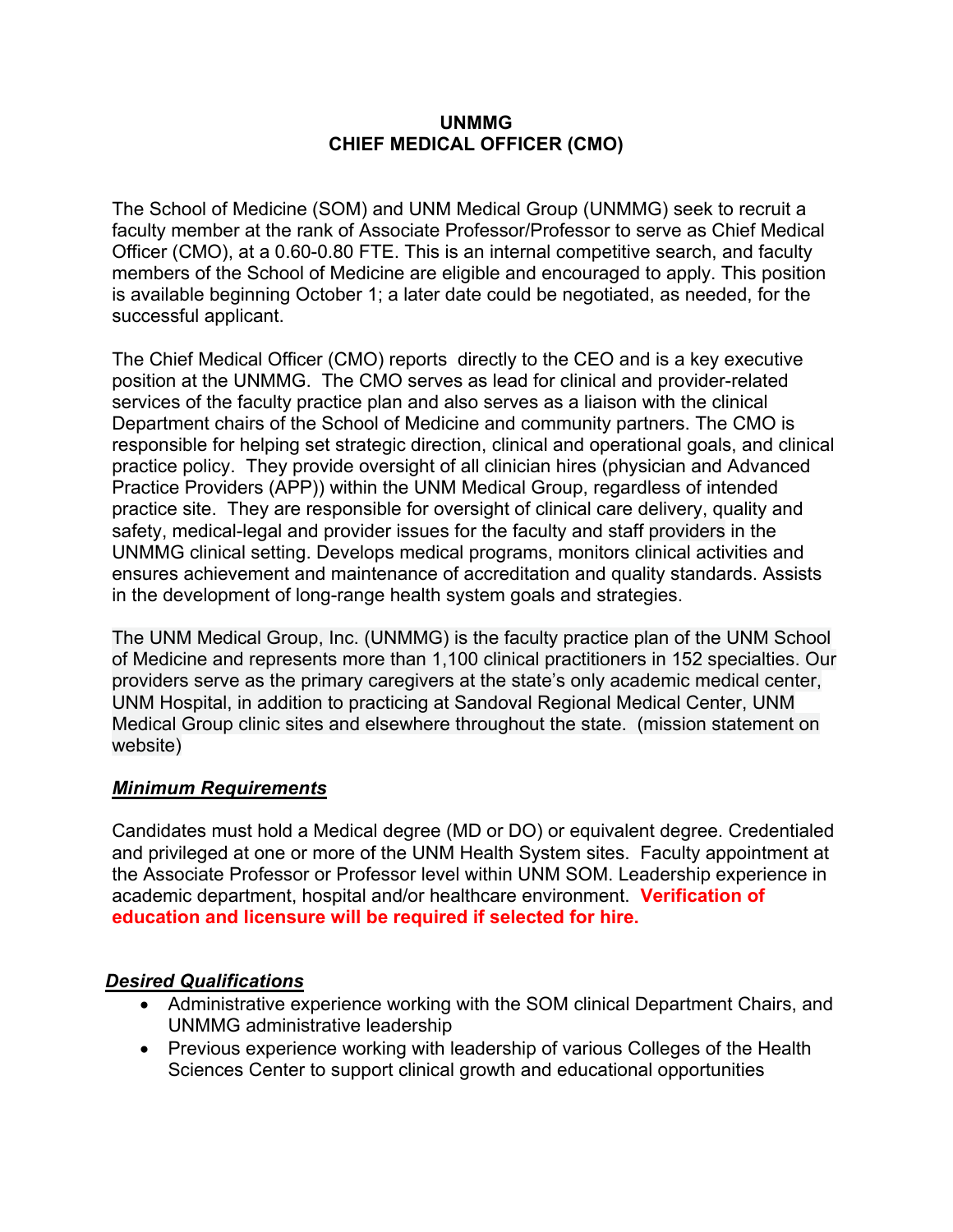- Experience with development of medical programs, maintenance of accreditation and quality standards
- Experience setting strategic direction, clinical and operational goals, and medical policy
- Evidence of leadership and experience in the oversight of clinical care delivery, quality and safety, medical-legal and provider issues for the faculty and staff
- A demonstrated commitment to diversity, equity, inclusion and student success, as well as working with broadly diverse communities.
- **Exceptional communication skills**
- Advanced business degree(s) such as MBA, MPH, MHA
- Board Experience: Hospital, Healthcare or Community Board Experience
- Experience with Lean Concepts, Lean Management, Medical Leadership **Training**
- Demonstrated evidence of financial management, contract negotiation and driving strategic initiatives to successful outcomes
- Strong record of personnel management experience with an emphasis on faculty recruitment, faculty development and mentoring for success
- Experience working with multiple constituencies and a record of advocacy across all department mission areas

# *Salary*

Salary is negotiable depending upon qualifications and experience.

## *Application Process*

## **For best consideration applications must be received by August 23, 2021 however the position will remain open until filled.**

**How to Apply:** A complete application consist of: (1) current curriculum vitae; (2) a comprehensive letter of interest that addresses how their strengths and experience match the minimum and desirable qualifications for the position; (3) names, addresses and contact information for five references. (4)Current faculty of the UNM School of Medicine must obtain a letter of support from their Chair.

For complete details of this position and to apply, access Faculty Posting at: <https://unm.csod.com/ui/internal-career-site/app/job-details/16629>

For information regarding the confidentiality of inquiries and applications or general questions please call or email to the address listed above. UNM's confidentiality policy ("Disclosure of information about Candidates for Employment," UNM Board of Regents' Policy Manual 6.7), which includes information about public disclosure of documents submitted by applicants, is located at [https://policy.unm.edu/regents](https://policy.unm.edu/regents-policies/section-6/6-7.html)[policies/section-6/6-7.html](https://policy.unm.edu/regents-policies/section-6/6-7.html)